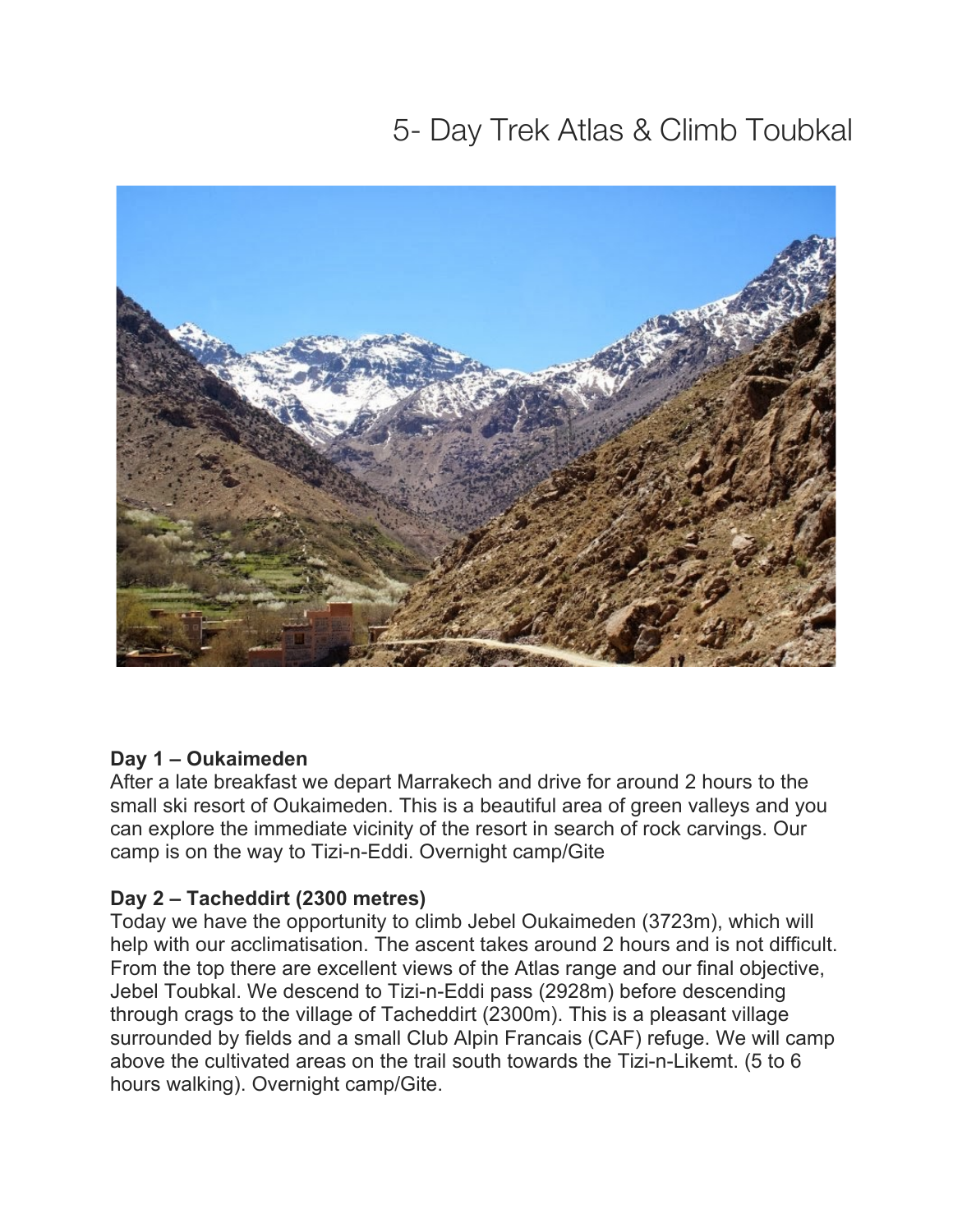#### **Day 3 – Aroumd (1950 metres)**

Passing the small village of Ouanesekra we climb gradually to the Tizi-n-Tamatert Col (2279m) before descending steeply on a zigzag trail into the Mizane valley to the village of Tamatert. From here it is around 40 minutes to the large village of Imlil. Imlil is a busy and colourful trailhead with plenty of cafes. Here the Mizane River supports a thriving rural community, as their extensive cultivations and terraced fields indicate.

Centuries of laborious irrigation by the Berbers have resulted in these terraces and walnut trees growing among the barren rocks. From Imlil we ascend on a zigzag path towards the Kasbah de Toubkal. This was used as a Tibetan temple in Kundun, the movie about the Dalai Lama. It is now a hotel. Climbing through walnut trees, the path crosses a bridge to join a dirt road, which we follow to the delightful village of Aroumd, the highest permanent settlement in the valley. (5 to 6 hours walking). Overnight camp/Gite.

#### **Day 4 – Neltner Refuge (3100 metres)**

An early start for the long, slow ascent to the Neltner Refuge (3207m), the base camp for Jebel Toubkal, the highest peak in North Africa. Leaving the green fields of Aroumd we follow the Mizane valley past the holy shrine of Sidi Chamharouch, a place of pilgrimage for many Moroccans. We must respect the local customs and non-Muslims are not allowed to enter the shrine. There are a number of small shops where we can purchase refreshments. After a picnic lunch by the river we continue the climb to the Neltner Refuge. Overnight camping near Neltner Refuge. (7 hours walking). Overnight camp/Refuge.

#### **Day 5 – Ascend Jebel Toubkal (4167 metres), return to Marrakech**

The ascent of Jebel Toubkal (4167m) is technically straightforward although the loose scree and the altitude make the going quite tiring. The climb to the summit takes about three and a half hours from our campsite. After an early breakfast we set off traversing over grass and rocks, then a short scree scramble leads up to the base of the South Cwm. We continue the ascent to Tizi-n-Toubkal (3941m), and then traverse a rising crest to the summit plateau and the metal tripod, which marks Toubkal's summit. Jebel Toubkal is the highest peak in the High Atlas and North Africa at 4167 metres.

The views from here are magnificent, an unobstructed view in every direction. To the northeast are views of the High Atlas and to the south lies the Anti Atlas and the Sahara. We have time to savour the summit views before descending, first to the Neltner Refuge and then all the way to Aroumd. (7 to 10 hours walking then down to Imlil where our vehicles will be waiting. Here we say goodbye to our team guide and muleteer and return to Marrakech.